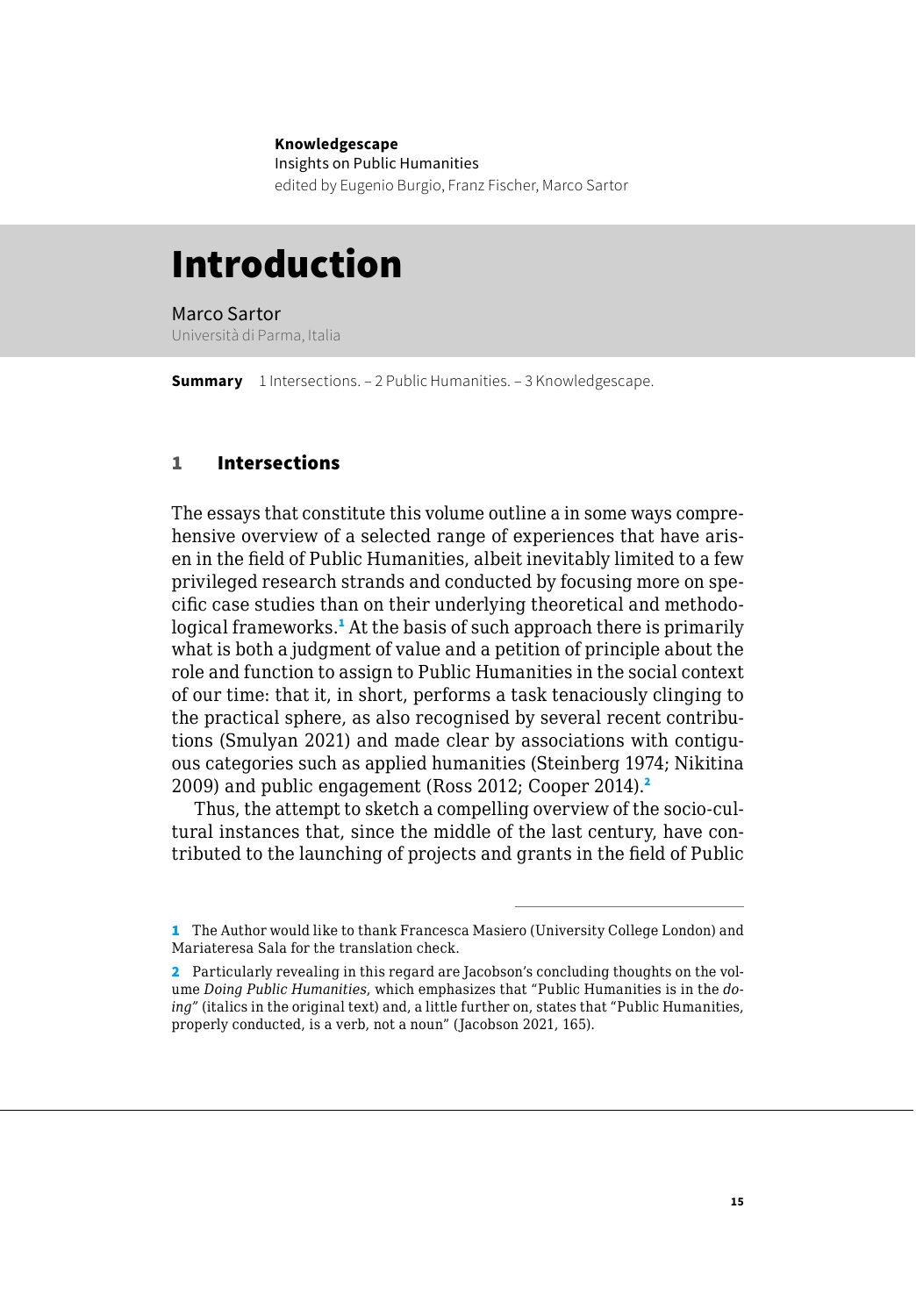Humanities and, similarly, the intention to provide a complete historical synthesis of the main phases and moments that have fostered their development (for which see Schroeder 2017; 2021) do not align with such a perspective. This volume, instead, deliberately unfolds in snapshots, by presenting projects, experiences and case studies related to the historical, artistic, archaeological and literary areas, in the conviction that each of those images has its own value without the need for other explanations. Their succession is then in charge of restoring the overall sense and identifying the various threads that make up the warp of the publication.

In this sense, therefore, is to be understood the concept of 'insight' present in the subtitle of the volume and here aimed to account for the heterogeneity and autonomy of the individual contributions, which, however, do not disdain to be collected (or to reveal themselves) *a posteriori* within a project endowed with its multiplicity and coherence. In particular, the overall design of such a project is to be found in the concept of 'intersection' as the unifying element – even before being its interpretative key – of the essays gathered here. It is not by chance that the study day whose proceedings are published in this volume bears the title *Intersections. New Perspectives for Public Humanities*, to underline how in the varied thematic excursion of the contributions the pivotal and, in some ways, ordering function resided in the encounter with a different reality from the original one, hence the concept of intersection.<sup>3</sup>

Notwithstanding the variety of interpretations that have arisen and to which this term applies, it seems particularly perspicuous and purposeful – at least in the mind of the Author – the echo of a successful book by the Swedish-American writer Frans Johansson, where 'intersection' is defined as:

a place where different cultures, domains, and disciplines stream together toward a single point. They connect, allowing for established concepts to clash and combine, ultimately forming a multitude of new, groundbreaking ideas. (Johansson 2006, 2)

More specifically, the term occurs primarily in the combination of concepts from different 'fields', namely "disciplines, cultures, and do-

<sup>3</sup> The initiative, which took place online on December 3, 2020, was organised with funds from Ca' Foscari University of Venice by the international network Humanities for Change ([https://humanitiesforchange.org](https://humanitiesforchange.org/)), in collaboration with the Venice Centre for Digital and Public Humanities (VeDPH) and the Faculty of Philosophy of the University of Banja Luka. The book of abstracts of the conference is available on the event page: <https://bembus.org/intersections>; the recordings of the talks are available on YouTube at: [https://www.youtube.com/playlist?list=PL30jJCPOsmlqQ](https://www.youtube.com/playlist?list=PL30jJCPOsmlqQZtdwC6m6vgEvOQdxz0q0) [ZtdwC6m6vgEvOQdxz0q0](https://www.youtube.com/playlist?list=PL30jJCPOsmlqQZtdwC6m6vgEvOQdxz0q0).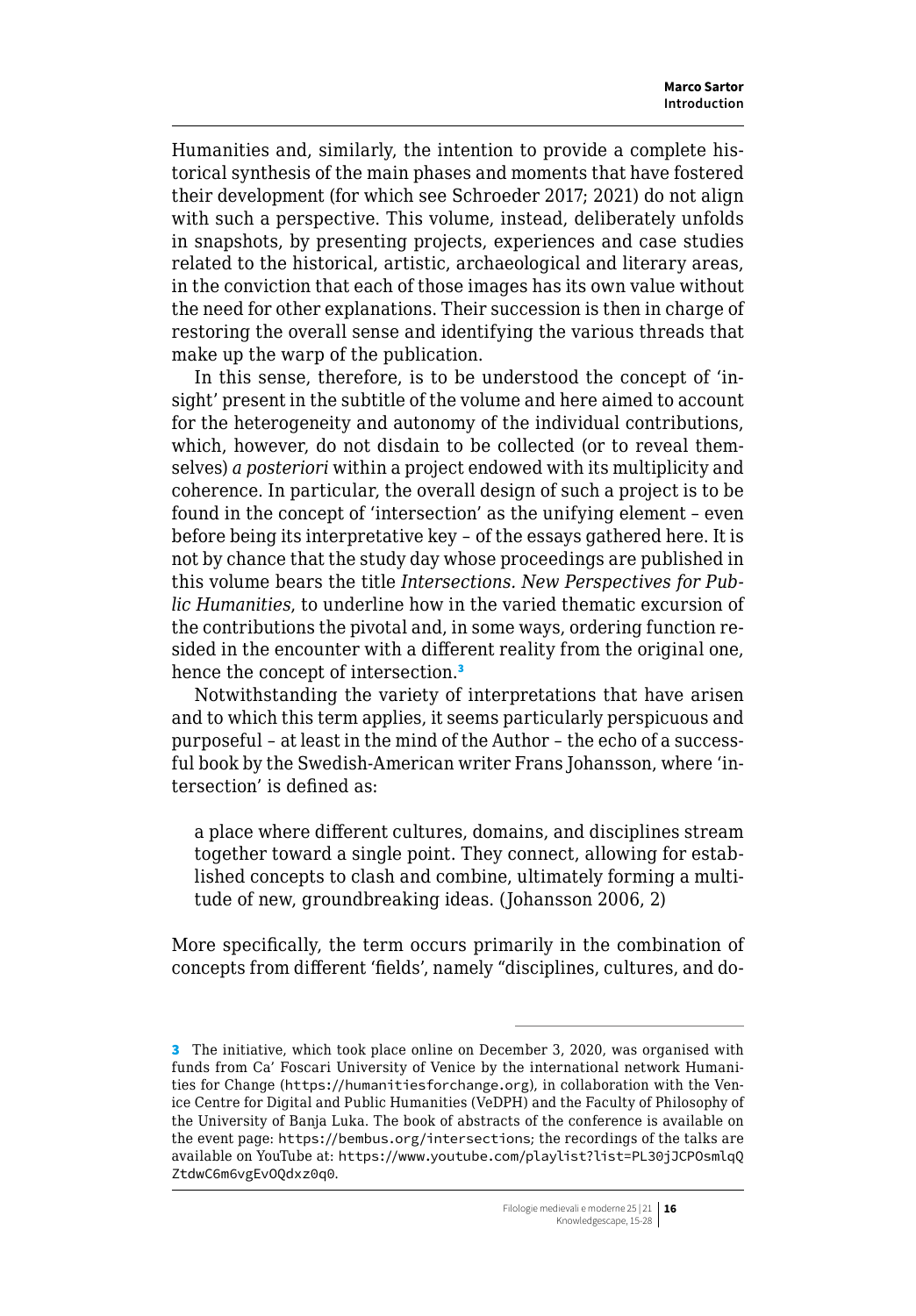mains" in which one can specialise "through education, work, hobbies, traditions, or other life experiences" (Johansson 2006, 16), with the aim of fostering the development of 'intersectional ideas' characterised by innovation and creativity. It goes without saying that the intersection is not realised *ea ipsa* in the mere juxtaposition of concepts from different fields, but is rather qualified as a 'place' able to significantly increase the development of unusual connections that can organise one or more domains of knowledge in new and particularly effective ways.

The set of findings collected so far lends itself to manifold interpretative consequences, which are at the centre of the itinerary unfolded in these pages and which appear to be fundamentally connected to three main nuclei, corresponding to as many constitutive elements of the concept of intersection. First of all, it should be noted that, in order to take place, an intersection requires a space (real or virtual) that can encourage the interaction of different fields of knowledge. This also explains the reference to the Medici court in the title of Johansson's book, where it is considered the "epicentre of a creative explosion" (2006, 3) and a result of a successful confluence between the 15th and 16th centuries of some of the most prominent cultural figures of the time. In the first decades of the new millennium, the venues capable of recreating the 'Medici effect' by supporting the development of innovative and creative ideas are represented, in the university scenario, by inter-departmental research centres and international networks of public and private institutions. In other words, institutions that – individually or as part of larger networks – promote the international mobility of scholars and welcome hybrid profiles, including those from outside academia and from the entrepreneurial field, in order to work collaboratively as a team to increase knowledge production and the development of innovative ideas. This interweaving of motivations and principles is at the base of some leading international realities: from the MetaLab(at)Harvard<sup>4</sup> to the MIT Media Lab,<sup>5</sup> from the Venice Cen-

<sup>4</sup> Founded in 2011 and directed by Jeffrey Schnapp, who also previously served as director and founder of the Stanford Humanities Lab (1999-2009), the MetaLab(at)Harvard ([https://metalabharvard.github.io](https://metalabharvard.github.io/)) is "an idea foundry, a knowledge-design lab, and a production studio experimenting in the networked arts and humanities". On the history and projects of the centre, see the recording of the event *The Lab of Ideas: a Conversation with Jeffrey Schnapp* organised on December 16, 2020 by VeDPH in collaboration with Humanities for Change: <https://www.youtube.com/watch?v=SU6GUvo0dQg>.

<sup>5</sup> The MIT Media Lab ([https://www.media.mit.edu](https://www.media.mit.edu/)) was founded in 1985 by Nicholas Negroponte and Jerome Wiesner. It brings together designers, engineers, artists, and scientists who are involved in the development of interdisciplinary research projects on communities and environments (social robotics, tools for learning, models for sustainable cities) that encompass art, science, design, and technology.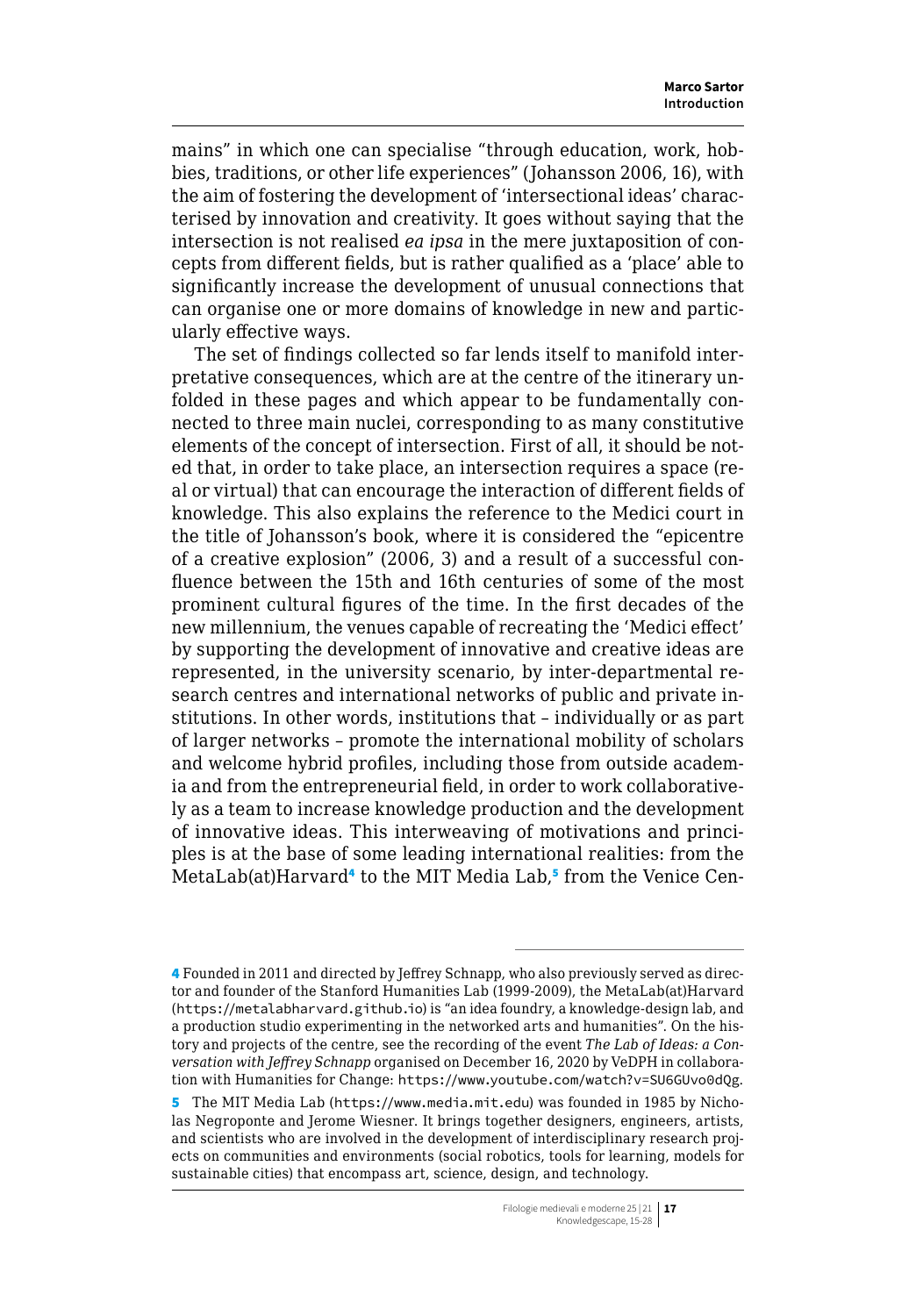tre for Digital and Public Humanities (VeDPH)<sup>6</sup> to the London Interdisciplinary School (LIS).<sup>7</sup>

From these considerations stems the second core of concern, already peculiar to the aforementioned realities, namely the use of an interdisciplinary approach in all phases of the development of the intersectional idea, from the composition of the team to the design of the research project. Underlying this is the belief that different knowledge communities can "integrate the insights from multiple disciplines to generate a superior understanding of a particular question" (Szostak, Gnoli, López-Huertas 2016, 1),<sup>8</sup> that is to create the conditions to considerably increase the likelihood that an "explosion of remarkable innovations" will occur (Johansson 2006, 15). In this regard, references to the 'explosion', which pervade Johansson's essay on various occasions, are of undoubted symptomatic value and constitute, for the purposes of our discussion, the third and last focus of interest. It is evident that in the Medici effect, intersectional ideas constitute a chaotic universe within which they intertwine, merge and, not lastly, clash. That is why the production of knowledge takes place primarily in their 'collision', to use a term particularly dear to Michael John Gorman (2020). Although with some substantial differences, the Medici effect shares multiple points of tangency with the 'edge effect' that occurs in ecology when, in a transition zone between two ecosystems, ecological communities influence each other and generate a considerable increase in biodiversity, both in terms of number and variety of life forms (Levin 2009, 780). According to Gorman (2020), the methodological principles underlying the 'edge effect' can be applied to the creation of new types of cultural environments that, by nurturing the contamination and collision of ideas from different fields of knowledge (science, art, design, technology), foster the development of new critical conversations and creative approaches to humanistic knowledge.<sup>9</sup> Hence the establishment of

<sup>6</sup> The VeDPH (<https://unive.it/vedph>), founded in June 2019 and directed by Franz Fischer, is part of the Department of Humanities (DSU) at Ca' Foscari University of Venice. On the activities of the centre, cf. § 3 of Stefano Dall'Aglio's essay in this volume.

<sup>7</sup> The London Interdisciplinary School ([https://www.londoninterdisciplinary](https://www.londoninterdisciplinaryschool.org/)[school.org](https://www.londoninterdisciplinaryschool.org/)), which was founded by a group of entrepreneurs and educators in 2017 and is directed by Carl Gombrich, proposes to deliver from the a.y. 2021-22 a Bachelor of Arts (BASc) course in Interdisciplinary Problems and Methods. The course of study offers a cross-disciplinary approach, providing students with knowledge and methods from the arts, sciences, and the humanities.

<sup>8</sup> Although primarily focused on STEM disciplines, see the first chapter of this volume devoted to the role of interdisciplinarity in research and teaching, also with reference to the design of research projects (Szostak et al. 2016, 1-33).

<sup>9</sup> It is remarkable that the first volume of *magazén* was dedicated to a topic related to those discussed here, namely the concept of 'fusion', which "serves well to embrace every possible kind of merger, interrelation, joint, blend, interpenetration, interdepen-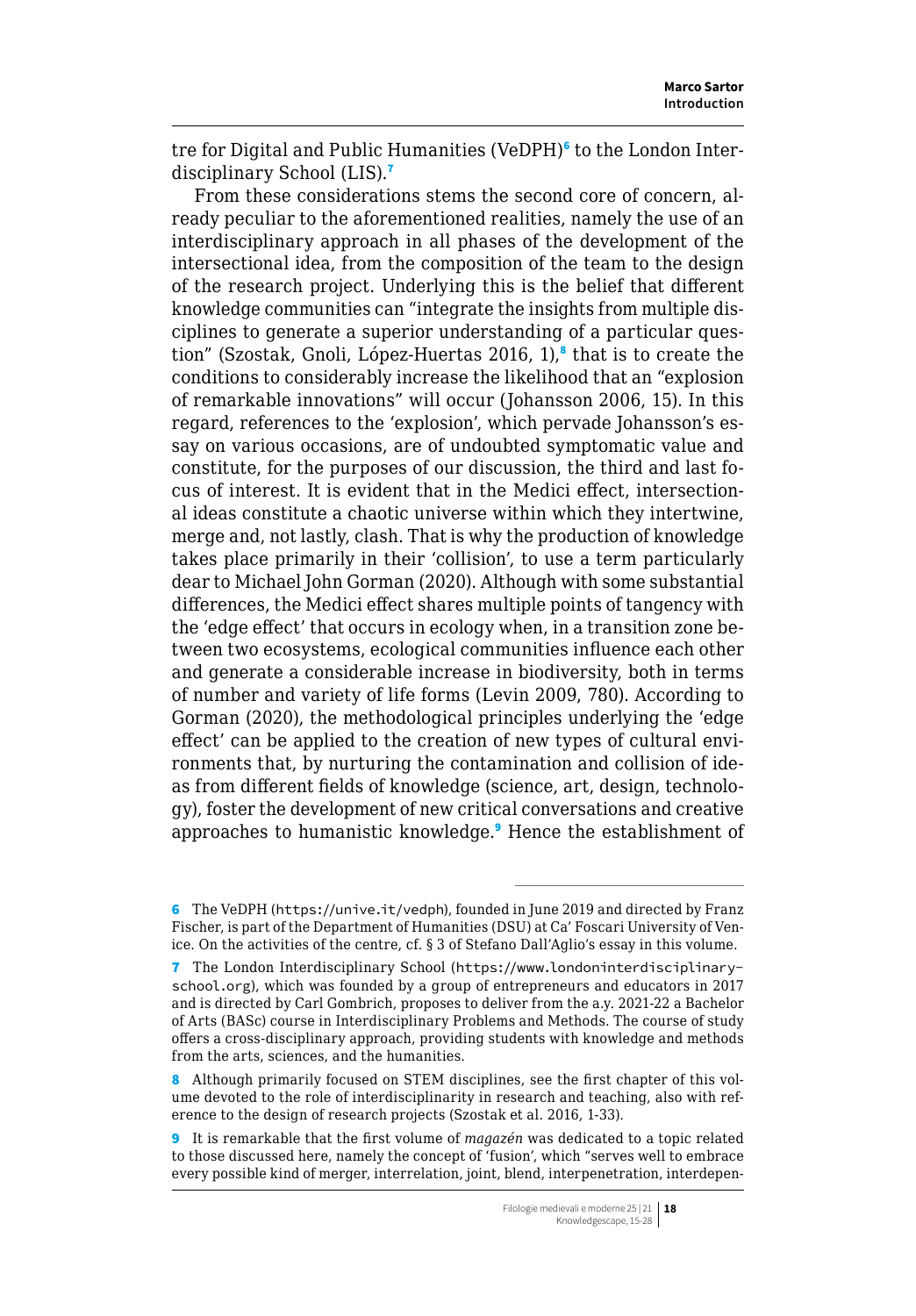fertile 'border spaces' that, in conjunction with traditional cultural institutions, contribute to the creation of new forms of experience.

In this framework are to be ascribed the studies contained in the volume, which display, in a more or less explicit way, their relationship with the instances and methodological principles on which we have been discussing up to now. Despite the unavoidable practical impetus that – as we have seen – stands as a constitutive character of Public Humanities, the essays do not miss to tackle some theoretical perspectives aimed at outlining the current state of the art and at identifying the main future challenges with reference both to the international context and to the Italian university system, as is the case with Stefano Dall'Aglio's paper. The article by Iris Pupella-Noguès, taking up the theoretical instances on Public History effectively illustrated by Stefano Dall'Aglio, presents some projects dealing with the fascist-era monuments of the cities of Bolzano and Trieste. The contributions by Francesca Vera Romano on Matera and Carlo Corsato and Kate Devine on the National Gallery have the merit of describing some experiences that involve active engagement of people with motor, visual or hearing disabilities, as well as the promotion of inclusive practices for the fruition and valorisation of cultural heritage. Antonietta Biondi's essay is also to be traced back to this perspective. Like the previous one by Carlo Corsato and Kate Devine, it has its fulcrum in museum experiences and in the changes brought about by the spread of pandemics. These interventions, essentially dedicated to history and art history, share with the following ones by Elisa Corrò on archaeology and by Alessandra Trevisan and Alice Girotto on literature the use of innovative methods for knowledge transmission. Specifically, the former presents several projects of public archaeology that are characterised by a strong innovative character, from the citizen science approach to the use of open data and neural interfaces; the latter aims to 'deform' the literary canon – notoriously exclusive heritage of academic circles – to give voice to forgotten artists through alternative communication channels, such as podcasts, videos, visual artworks, and open mic. Despite the thematic heterogeneity, these studies not only confront themselves with the experience of Public Humanities but also experiment, as far as possible, the use of innovative ways of conveying and producing knowledge, fostering the development of intersectional ideas between different domains. It is enough to consider, just as an example, how the valorisation of the Matera area – recognised by UNESCO as a World Heritage Site – does not only involve a generic use of digital technologies for the development of sustainable tourism, but the adop-

dency, cross-contamination that affected or still informs the processes, approaches, and practices of research in this wider field" (Fischer, Mantoan, Tramelli 2020a, 11).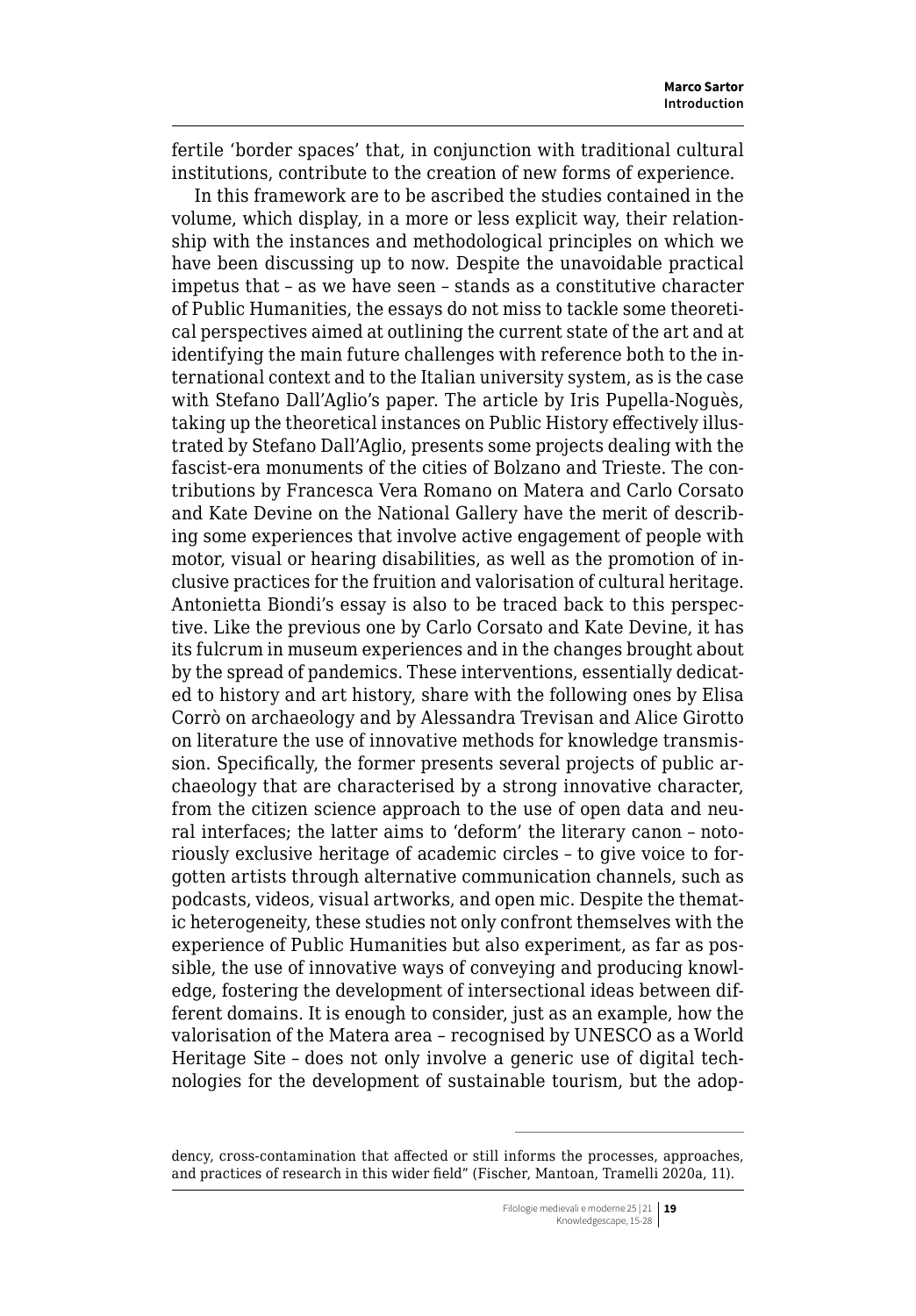<span id="page-5-0"></span>tion of experimental practices – from smart agriculture made possible thanks to the 5G network to blockchain technologies – that lead to the collision of ideas and the intersection of different profiles: scientists, computer scientists, and engineers, but also historians, art historians, and archaeologists.

# 2 Public Humanities

The discussion thus rebounds towards another pole that outlines the field of application of these studies and, in particular, the concept of Public Humanities. In the following pages, the considerations on the potentialities offered by the effects of intersections – as already mentioned – are not applied to the hyper-specialised domains of knowledge, but to specific cases of study whose main object is to be found in the outflow of knowledge from the university venues and the academic research centres. In short, the underlying assumption is that the *studia humanitatis* may provide a greater awareness of the complexity of the political, social and economic issues of our time and serve as an instrument of practical action, which is an essential prerequisite for a democratic society (Nussbaum 2010). This inevitably calls for a more accurate definition aimed at describing the scope of intervention of the Public Humanities and at identifying its main features. It is indeed a very challenging task, which cannot avoid considering the fact that up to now there is still no generally accepted definition which can clarify the nature of Public Humanities and, at the same time, differentiate it from more or less similar categories, such as civic and community engagement, applied humanities, service learning or public scholarship.<sup>10</sup> Therefore, it is not surprising that even one of the most remarkable theoretical contributions on Public Humanities (Schroeder 2021) aims to trace a history *eo nomine* of the expression rather than of the movement itself. However, given the inevitable need for an attentive demarcation of the field of intervention, one can agree with Schroeder in asserting that:

Public Humanities is the work of moving humanistic knowledge among individuals and groups of people. Some of the most common varieties of work are translational scholarship; cultural organizing; production of programs, plays, performances, tours, festivals, exhibits, or other audience-oriented humanistic activities. Others in-

<sup>10</sup> It should be noted, incidentally, that the history of Digital Humanities is also accompanied by some difficulties in establishing a universally agreed definition, although in this case the theoretical discussion is considerably more consistent, as proved by the website [https://whatisdigitalhumanities.com](https://whatisdigitalhumanities.com/) where 817 definitions provided by the participants of the 2009-14 editions of the *Day of DH* are collected.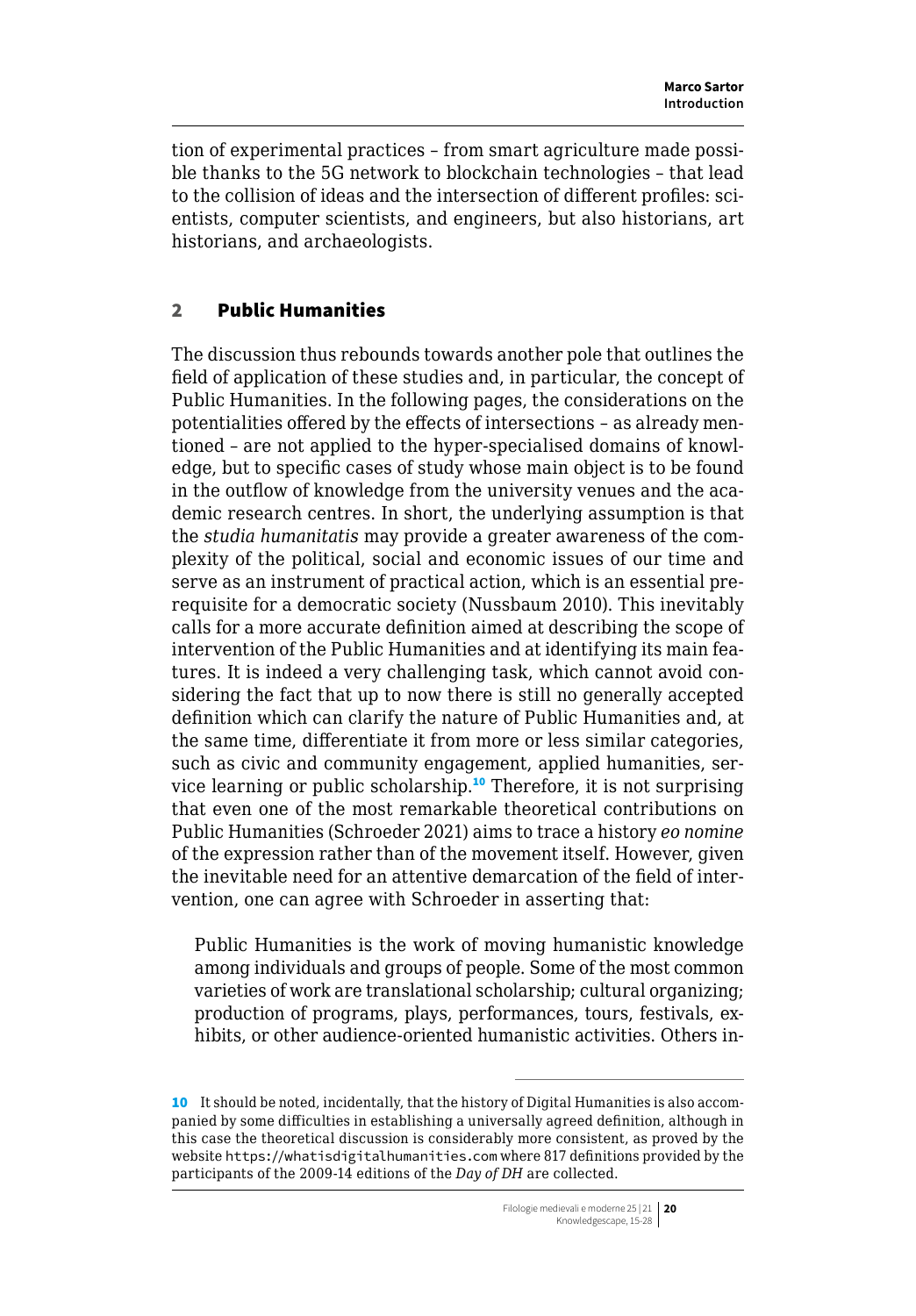clude maker activities, particularly making art, music, writing, typically with an orientation toward an evidentiary basis and/or some form of expertise; and generally all ways of making meaning socially, or making personal meaning in public space. (Schroeder 2021, 6)

In the meaning that most closely resembles the current one, the expression Public Humanities became widespread as a result of the National Foundation on the Arts and the Humanities Act of 1965,<sup>11</sup> with the start, since the 1970s, of Public Humanities programmes and grants funded by the National Endowment for the Humanities (NEH), albeit at least until the beginning of the following decade the concept continued to cover a purely nominal character.

If the term Public Humanities is still shrouded in a partly nebulous physiognomy,12 the role of the public humanist appears more clearly defined thanks to some contributions that describe the most frequent activities and principles that inspire these professionals (Ellison 2013; Zinn 2008). Similarly, the scope of intervention of some of the disciplines that converge under the more general category of humanities is also quite well defined. Particularly emblematic in this regard is the case of Public History, which has been endowed since 2012 with an international federation (namely the International Federation for Public History) and has under its belt, in addition to the establishment of several university courses, the organisation of annual conferences and the editing of a scientific journal.<sup>13</sup> This is discussed in more detail by Cauvin (2018; 2021) and, among the authors of this volume, also with specific reference to the Italian context, by Stefano Dall'Aglio and Iris Pupella-Noguès. Nor does there seem to be a lack of adequate feedback for public art (Cartiere 2008) and public archaeology (Moshenska 2017), while the issues that involve the philological-literary field, at least in the Italian context, are still at an early stage. Nevertheless, it is significant to note that a few seminal remarks appear in some major works on digital philology and digital

<sup>11</sup> The Act can be read in the legislative section of the NEH website at: [https://www.](https://www.neh.gov/about/history/national-foundation-arts-and-humanities-act-1965-pl-89-209) [neh.gov/about/history/national-foundation-arts-and-humanities-act-1965](https://www.neh.gov/about/history/national-foundation-arts-and-humanities-act-1965-pl-89-209) [pl-89-209](https://www.neh.gov/about/history/national-foundation-arts-and-humanities-act-1965-pl-89-209).

<sup>12</sup> The definition provided in the white paper of the North Eastern Public Humanities Consortium (NEPH) is only partially acceptable in this work as it is strongly anchored to US contexts and thus full of political references which are extraneous to the context of the essays that constitute this volume: "Public Humanities strives to locate, cultivate, and build upon commonalities through broadly collaborative practices of story-telling; of historical inquiry, recovery, and acknowledgements; and of artistic expression, aimed at rededicating the American university as a true community resource" (Jacobson 2021, 168-9). Finally, although not providing a definition, Lubar's contribution is particularly clarifying (2014).

<sup>13</sup> It is the semi-annual journal *International Public History*, founded in 2018 and published for De Gruyter.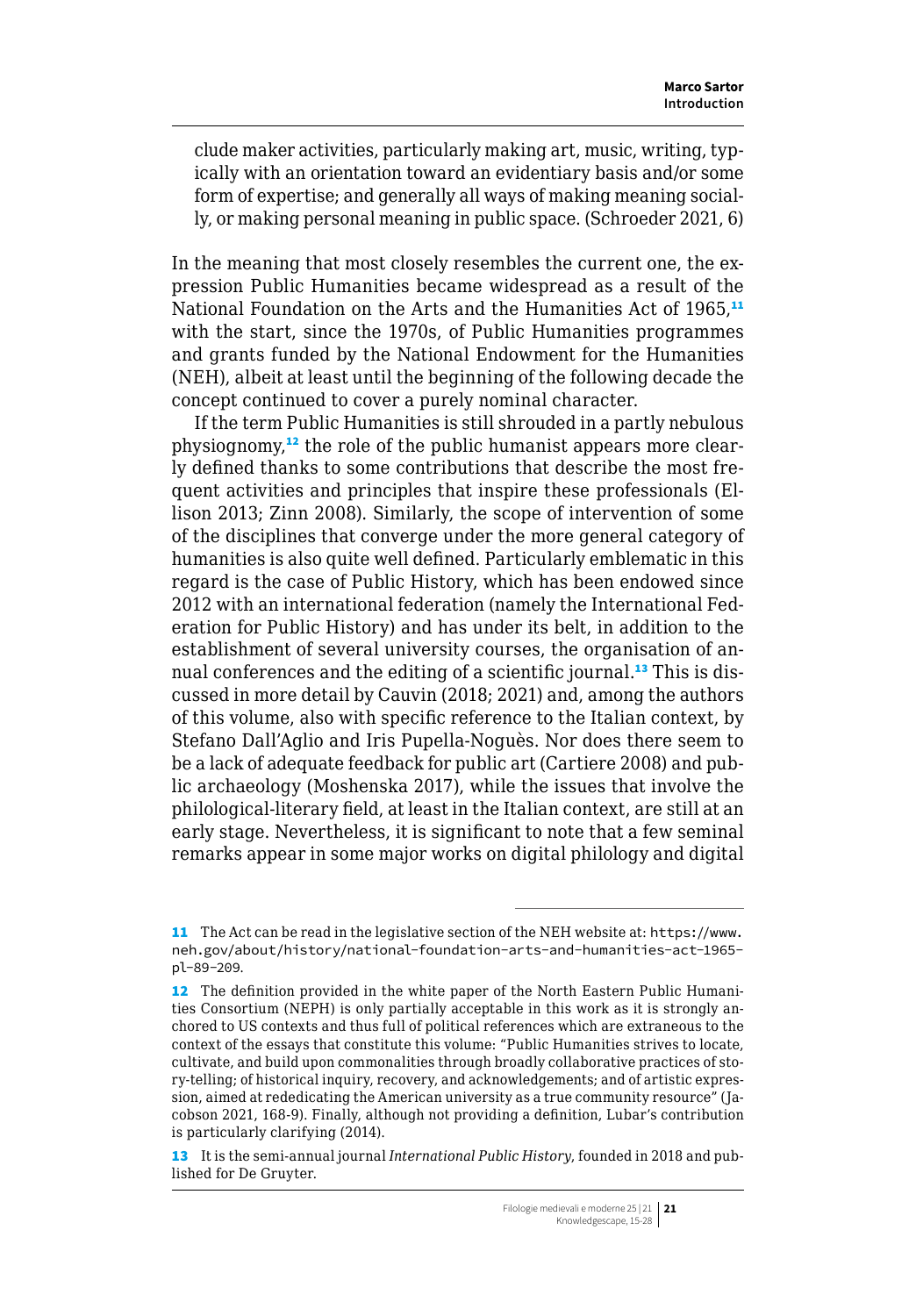textual scholarship (see Mastandrea 2017 and Zaccarello 2019), attracting the attention of the most eminent scholars at international level.<sup>14</sup> As early as 2017, Marco Santagata warned that:

Dissemination is a task that literary studies cannot shirk, if it is true that helping the reader to understand and keep alive in the present literary and cultural traditions of the past is perhaps the primary purpose of philological work. However, it does not seem, at least in Italy, to be at the forefront of the thoughts of scholars, especially those dealing with the oldest texts. (Santagata 2017, 6)

However, the most comprehensive investigation of this issue is undoubtedly due to Paola Italia who, in a recent monograph (2020), proposes to combine the digital and public instances of philology and literature starting from a study of the changes of the status of the texts caused by the digital revolution. In particular, her acknowledgement is accompanied by a strong exhortation to consider literary texts as goods belonging to the cultural heritage of a society.

In a cultural system that considers texts as common goods, a founding part of our cultural heritage, protecting them, taking care of them [...], guaranteeing their quality and promoting their diffusion, become real social tasks, even more than a cultural ones, a duty that every scholar should set himself. (Italia 2020, 13)

Hence the invitation, addressed primarily to scholars, to pay renewed attention to the textual tradition and to the *facies* of online texts. At the base of such demand there is the acknowledgement, indeed quite paradoxical, that the common reader, defined 'Google reader', finds on the Internet texts that are generally incorrect or approximate, arbitrarily modernised or that never existed – in other words 'junk food' –, while up-to-date and accurate editions by the most authoritative scholars – Proust's *madeleines* – are printed in a few dozen copies and remain confined in libraries that are barely accessible to most people.<sup>15</sup> For this reason, the wish invoked by Italia for a deeper attention from scholars towards collaborative platforms such

<sup>14</sup> It should be stressed, however, that the international framework is more complex and articulated and includes several experiences of crowdsourcing editions, such as the Bentham Project (<https://blogs.ucl.ac.uk/transcribe-bentham/>) developed within University College of London, social editions (Siemens et al. 2014) and community-driven editions (Brumfield 2017).

<sup>15</sup> These thoughts are not without important implications on research funding if we consider that most of the investments are allocated to the preparation of editions that will have a limited circulation, whereas the 'Google-reader' will continue to rely on outdated editions, often randomly chosen on the basis of their availability on the web.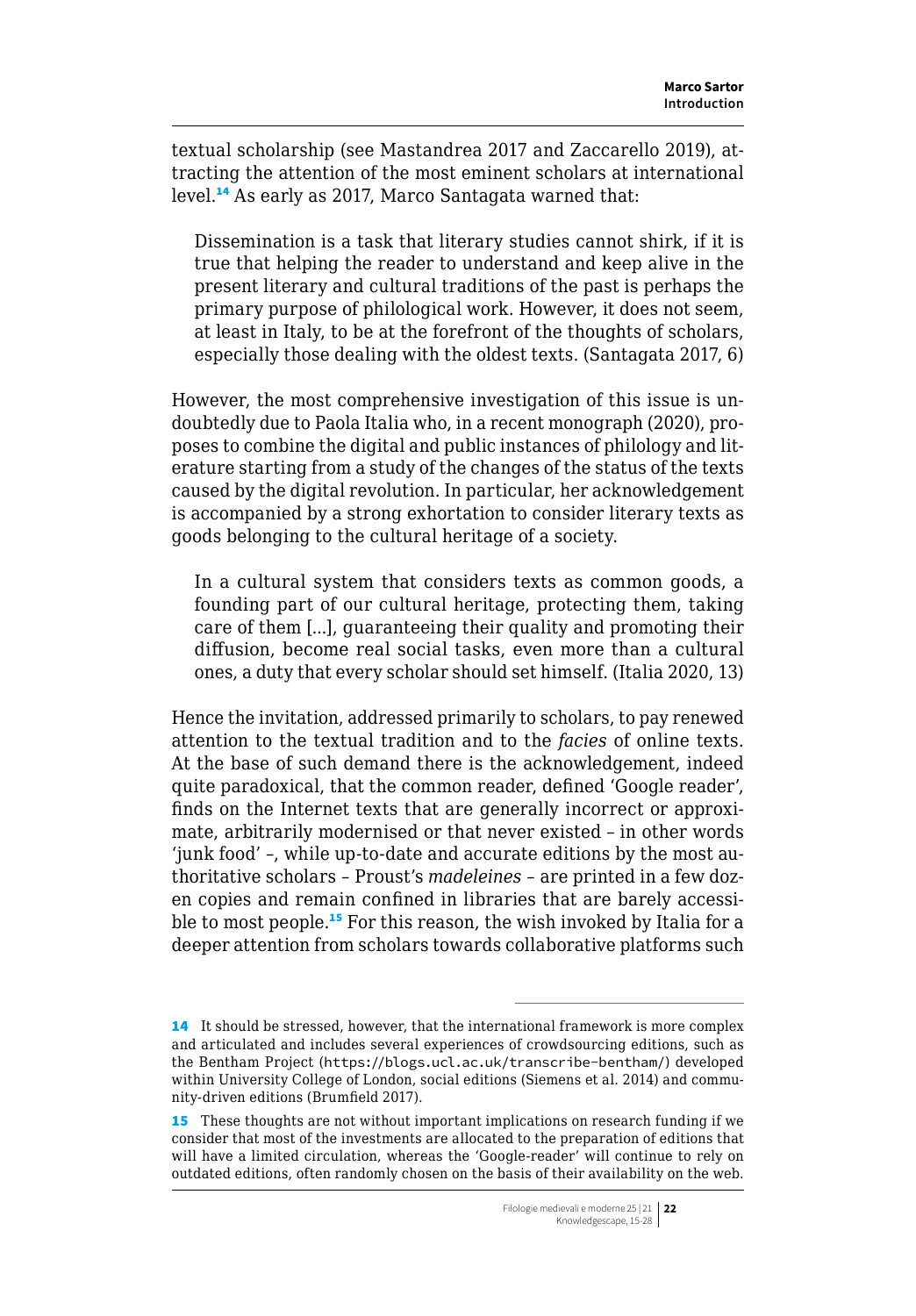as Wikisource to encourage the circulation of correct, updated and trustworthy editions of the texts that constitute our cultural heritage is highly shareable.<sup>16</sup>

Although the observations raised in these pages bear witness to the praiseworthy effort to bend the discussion on Public Humanities to a more or less philological-literary level, they reveal the sometimes invasive involvement of the digital component, which is extraneous to certain declinations of Public Humanities, such as festivals and exhibitions (Schroeder 2021). Nevertheless, the effort made by several parties to define the scope of intervention of the Public Humanities and confer a certain autonomy and academic dignity to the status of these expressions is commendable. In this sense, the foundation in 2002 of an excellence centre such as the John Nicholas Brown Center for Public Humanities and Cultural Heritage at Brown University<sup>17</sup> has been an important catalyst for this strand of studies that has determined – among other things – the setting up of the first Master of Art programme in Public Humanities in the United States. Therefore, it is not surprising that scholars who gravitate (or have gravitated) around this institution are behind the publication of the volume *Doing Public Humanities*, edited by Susan Smulyan (2021), which qualifies as the most up-to-date and complete recognition of Public Humanities with contributions from the leading scholars at international level. At the same time, significant and seminal contributions are expected to come from the *Palgrave Handbook of Digital and Public Humanities*, edited by Anne Schwan and Tara Thomson of Edinburgh Napier University and now forthcoming from Palgrave. Equally high expectations are placed on the issues of the journal *magazén*, 18 which has already stressed the importance of the public component on several occasions (Fischer, Mantoan, Tramelli 2020a; 2020b) and has provided pivotal contributions on this topic, including Heinisch's (2020) fundamental considerations on citizen humanities.<sup>19</sup>

<sup>16</sup> These issues were the main focus of Paola Italia's talk at the study day. You can watch the recording of her presentation on the YouTube playlist of the event: [https://](https://www.youtube.com/playlist?list=PL30jJCPOsmlqQZtdwC6m6vgEvOQdxz0q0) [www.youtube.com/playlist?list=PL30jJCPOsmlqQZtdwC6m6vgEvOQdxz0q0](https://www.youtube.com/playlist?list=PL30jJCPOsmlqQZtdwC6m6vgEvOQdxz0q0).

<sup>17</sup> For more information on the activities of the centre, please visit the website: <https://www.brown.edu/academics/public-humanities/home>.

<sup>18</sup> Cf. the journal's page on the publisher's website: [https://edizionicafoscari.](https://edizionicafoscari.unive.it/it/edizioni4/riviste/magazen/info) [unive.it/it/edizioni4/riviste/magazen/info](https://edizionicafoscari.unive.it/it/edizioni4/riviste/magazen/info).

<sup>19</sup> More generally, for an overview (constantly updated) on the state of Public Humanities (research centres, publications, training opportunities and projects), see the page edited by the author with the support of Irene Mamprin: [https://bembus.org/](https://bembus.org/public-humanities) [public-humanities](https://bembus.org/public-humanities).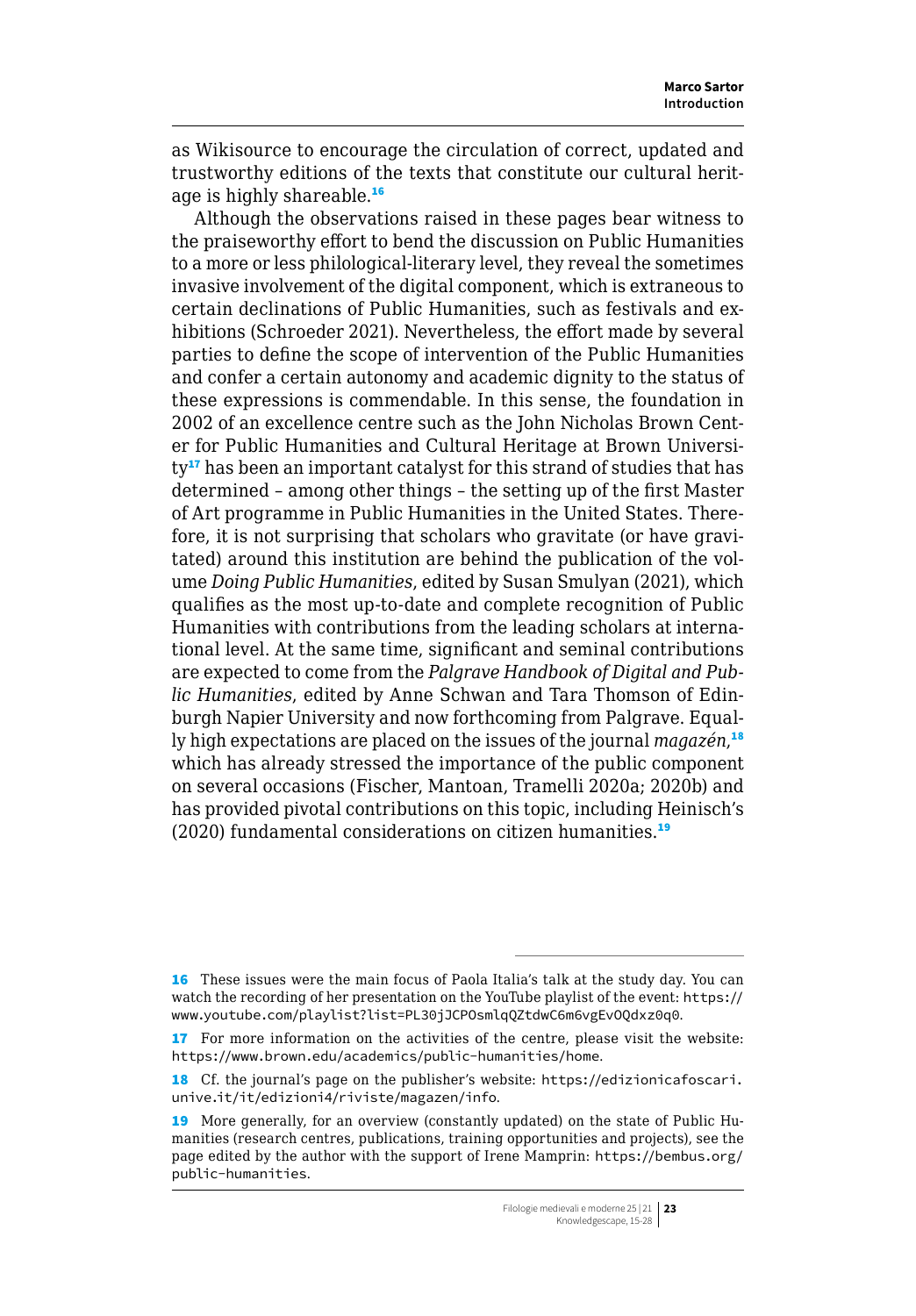### <span id="page-9-0"></span>3 Knowledgescape

By referring to Schroeder (2017; 2021) for an examination of the political and social influences (extraneous to the contributions included in this volume) that have characterised the evolution of the Public Humanities in the past decades, a last path which is likely to offer good results in the definition of Public Humanities trends is linked to the recognition of some thematic constants and recurrent nodes that preside over the essays collected in this volume. In this sense, a first nucleus of considerations could involve the function of the academic institutions and, in particular, the apparent paradox determined by their involvement in instances that programmatically propose to convey humanistic knowledge in environments external to university campuses. However, there is no inconsistency in such an attitude since it is one of the tasks of universities to deal not only with academic research *stricto sensu*, but also with large-scale dissemination of results, even if in many national realities – including Italy – this second activity still occupies a less important role than the first. It goes without saying that nowadays the conviction that Public Humanities "meant the reception of humanities by anyone but academics" (Schroeder 2021, 9) is seen completely outdated and as part of an atavistic heritage that culminated with the publication of *On the Uses of the Humanities: Vision and Application* (1984) by a group of researchers from the Hastings Center in New York. Conversely, today the oppositional nature of the dyad 'public' and 'academic' appears to have been replaced by the image of a close continuity and profitable interaction between the two poles, as it can be seen from the case studies presented in this volume and in Smulyan (2021). This leads to the conclusion that Public Humanities takes place on and off university campuses and involves the participation of scholars and students as well as local communities and citizens.

Given these premises, it is not difficult, along these lines, to take a further step to identify the most important outcomes in the direction we are interested in. As Smulyan states (but see also Burton, Fisher 2021), Public Humanities ultimately defines itself as

a way to create new knowledge, just as does the best of more traditional scholarship. (Smulyan 2021, 2)

The decision to entitle the volume *Knowledgescape* should be interpreted in this light, in order to underline the osmotic exchange (rather than the unidirectional outflow) of knowledge between the academic field and the social context. In this regard, the suffix -scape is to be understood as an explicit allusion to the model of global cultural flow developed by Appadurai (1990; 1996). The American anthropologist, starting from the assumption that the current complexity of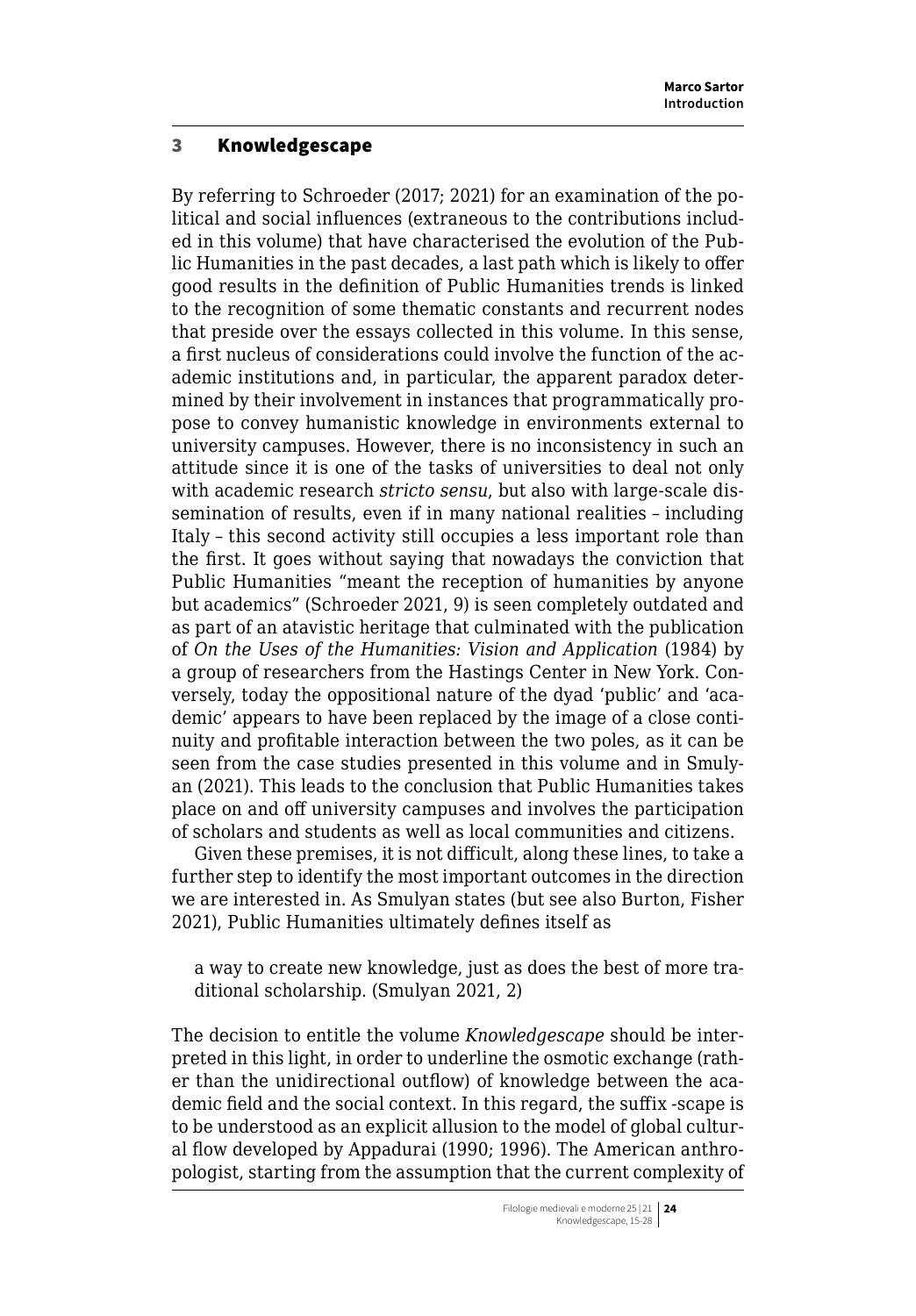the global economy is due to the presence of some fundamental disjunctures in the triad economy-culture-politics, proposes

that an elementary framework for exploring such disjunctures is to look at the relationship between five dimensions of global cultural flow which can be termed: (a) ethnoscapes; (b) mediascapes; (c) technoscapes; (d) finanscapes; and (e) ideoscapes. (Appadurai 1990, 296)

In the formulation theorised by Appadurai, the choice of the suffix -scape was suggested by two main reasons, which also lend themselves to describing the reality deployed in this volume. Firstly, it has the merit of representing effectively the fluid and irregular form of the landscapes presented by Appadurai, which is basically common to that of the Public Humanities. These consonances are further reinforced by the fact that the relationships between the landscapes, like those that have marked the history of Public Humanities in the past decades, are qualified as a kind of

deeply perspectival constructs, inflected very much by the historical, linguistic and political situatedness of different sorts of actors. (296)

In this sense, 'knowledgscape' refers not only to the flow of knowledge that is conveyed from academic and cultural institutions at large to communities (and vice versa), but also to the underlying complexity of such exchanges, which are characterised by their heterogeneous and chaotic nature, and influenced by manifold cultural, social and political factors (Rantanen 2006, 12; Jacobson 2021, 167).

Re-examined in this way, the discourse on the Public Humanities turns into an attempt to re-establish bridges between the domains of specialised knowledge and the audiences, by developing a variety of channels, models and formats that allow forms of knowledge to 'matter' in society. In this way, the humanities appear reinvigorated by public-facing practices and the crisis that surrounds them is transformed into an opportunity for renewal "to extend or remap fields of enquiry and knowledge" and "to reposition them with respect to contemporary society" (Schnapp 2014, 6). This is, in essence, the starting point of Jeffrey Schnapp's keynote lecture (Schnapp, unpublished) dedicated to the ways of transferring knowledge in contexts that have an impact outside the academic sphere, that is, how to make knowledge 'actionable'. In his paper, Schnapp stresses that the problem of transferring expertise to a non-expert audience is not so much a question of disseminating knowledge but rather of "reimagin[ing], reinvent[ing] and redesign[ing] knowledge forms" (Schnapp, unpublished). In other words, it is a matter of knowledge design, as this implies rethinking not only contents, but also meth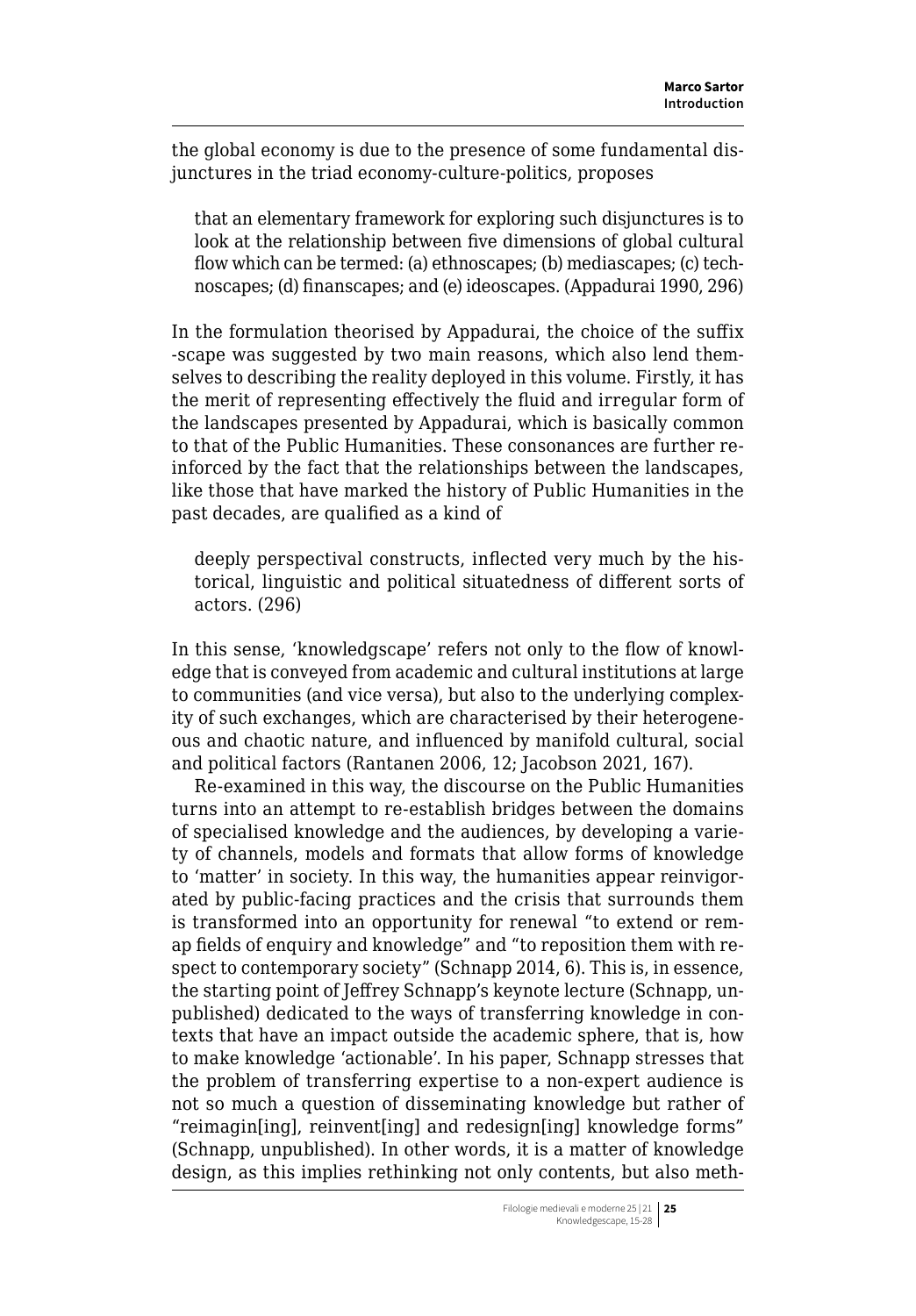ods, forms and genres that produce humanistic knowledge (Schnapp 2014, 5). In short, it is critical design practice that makes it possible to break down the obstacles that make specific domains of knowledge inaccessible or invisible to the general audience. Hence the need to rethink training moments inside and outside the university in the direction of paths that are able to unite and reconcile practical and theoretical instances.

In conclusion, the itinerary unfolded in the following essays shows once again, if ever there was a need, that raw data are not enough: in order to acquire value, they must be edited, shaped and critically interpreted (Burdick et al. 2014, 71-7, 81-4). This is precisely one of the tasks of humanists which cannot be demanded by the machines but only explored with their help. Hence the usefulness of thinking about a new commitment in terms of representation and visualisation of data with the aim of presenting them to a broad, general audience, coinciding with communities in the broad sense (Schnapp 2014, 12-13). This task should not be separated from an experimental approach which, by fostering the creation of cross-media and multimedia contents, translates data into innovative forms (storytelling, spatialisation) that allow to identify new relations intelligible to a wide audience. This could take place especially in hybrid environments, laboratories inside or outside academic institutions (such as the Civic Design Data Lab at MIT) which, by qualifying themselves as spaces devoted both to research and to public persuasion and communication, foster critical and creative thinking by affecting the social fabric. After all, this is also (or above all) what is sought from humanities for change.

# **Bibliography**

- Appadurai, A. (1990). "Disjuncture and Difference in the Global Cultural Economy". *Theory, Culture & Society, 7(2-3),* 295-310. [https://doi.](https://doi.org/10.1177/026327690007002017) [org/10.1177/026327690007002017](https://doi.org/10.1177/026327690007002017).
- Appadurai, A. (1996). *Modernity at Large: Cultural Dimensions of Globalization*. Minneapolis (MN); London: University of Minnesota Press.
- Burdick, A.; Drucker, J.; Lunenfeld, P.; Presner, T.; Schnapp, J. (2014). *Umanistica\_digitale.* Milano: Mondadori.
- Brumfield, B. (2017). "Accidental Editors and the Crowd". Boot, P. et al. (eds), *Advances in Digital Scholarly Editing. Papers Presented at the DiXiT Conferences in The Hague, Cologne, and Antwerp*. Leiden: Sidestone Press, 69-84.

Burton, K; Fisher, D. (2021). *Public Humanities and Publication: A Working Paper*. London; Washington D.C.: Routledge; National Humanities Alliance. [http://dx.doi.org/10.17613/gpvb-x279](https://hcommons.org/deposits/item/hc:37487).

Cartiere, C. (2008). "Coming in from the Cold: A Public Art History". Cartiere, C; Willis, S. (eds), *The Practice of Public Art*. New York; London: Routledge, 7-17.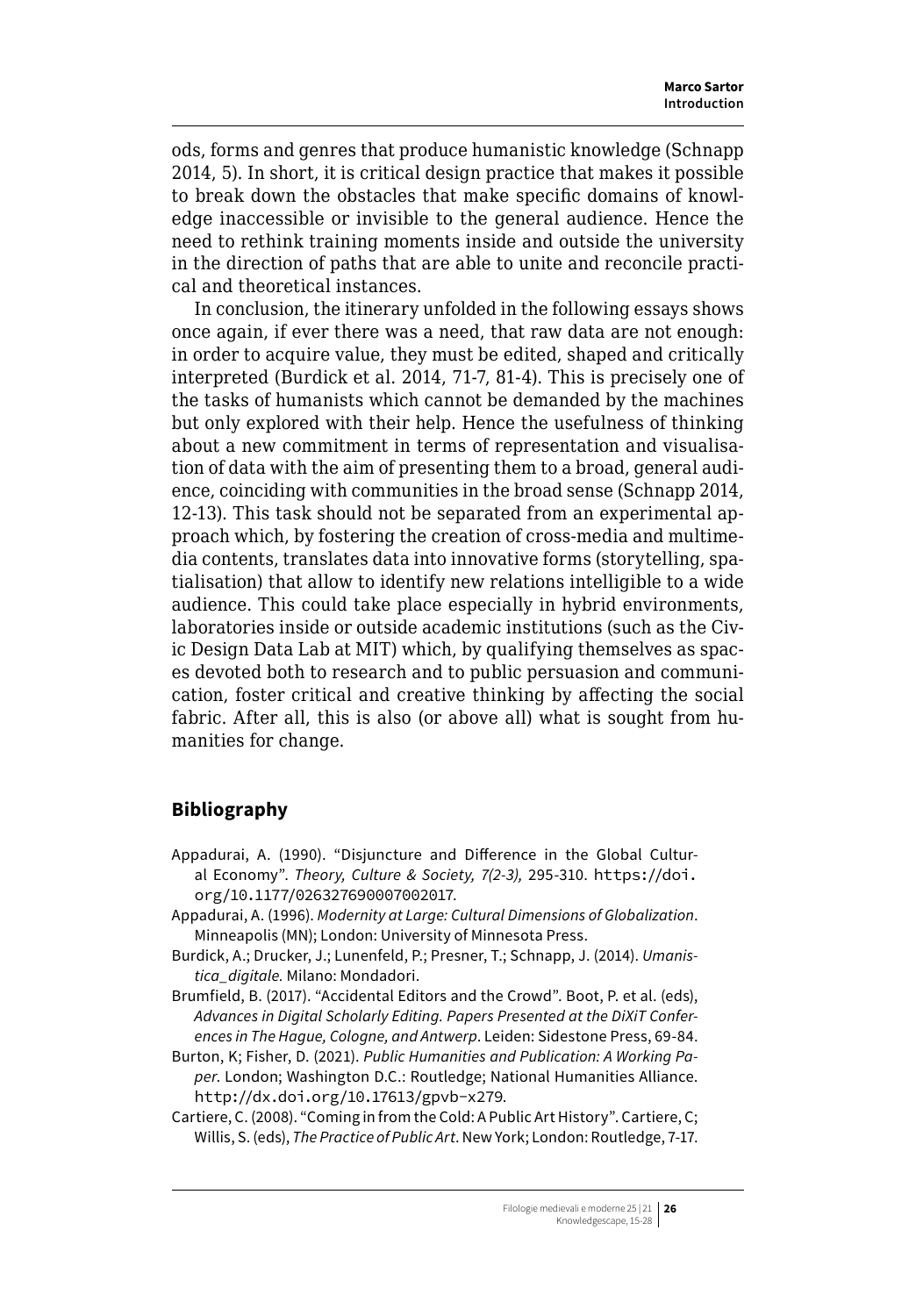- Cauvin, T. (2018). "The Rise of Public History: An International Perspective". *Historia Crítica*, 68, 3-26. <https://doi.org/10.7440/histcrit68.2018.01>.
- Cauvin, T. (2021). "New Field, Old Practices: Promises and Challenges of Public History". *magazén*, 2(1), 13-44, [http://doi.org/10.30687/mag/2724-](http://doi.org/10.30687/mag/2724-3923/2021/03/001) [3923/2021/03/001](http://doi.org/10.30687/mag/2724-3923/2021/03/001).
- Cooper, D.D. (2014). "Can Civic Engagement Rescue the Humanities?". Cooper D.D. (ed.), *Learning in the Plural. Essays on the Humanities and Public Life*. East Lansing (MI): Michigan State University Press, 151-165.
- Ellison, J. (2013). "Guest Column. The New Public Humanists". *PMLA*, 128(2), 289-98.
- Fischer, F.; Mantoan, D.; Tramelli, B. (2020a). "A New Venture and a Commitment to Disciplinary Fusion in the Domain of Digital and Public Humanities". *magazén*, 1(1), 7-16.
- Fischer, F.; Mantoan, D.; Tramelli, B. (2020b). "By Way of Another Editorial on Fusions in the Digital and Public Humanities". *magazén*, 1(2), 137-42.
- Gorman, M.J. (2020). *Idea Colliders: The Future of Science Museums*. Cambridge (MA): The MIT Press. MetaLABprojects.
- Hastings Center (1984). *On the Uses of the Humanities: Vision and Application. A Report from the Hastings Center*. Hastings-on-Hudson (NY): Hastings Center.
- Heinisch, B. (2020). "Citizen Humanities as a Fusion of Digital and Public Humanities?" *magazén*, 1(2), 143-80. [https://doi.org/10.30687/](https://doi.org/10.30687/mag/2724-3923/2020/02/001) [mag/2724-3923/2020/02/001](https://doi.org/10.30687/mag/2724-3923/2020/02/001).

Italia, P. (2020). *Editing Duemila*. Roma: Salerno Editrice.

- Jacobson, M.F. (2021). "Afterword: the 'Doing' of *Doing Public Humanities*". Smulyan, S. (ed.), *Doing Public Humanities*. New York; Abingdon (Oxfordshire): Routledge, 165-73.
- Johansson, F. (2006). *The Medici Effect. What Elephants and Epidemics Can Teach Us About Innovation*. Boston (MA): Harvard Business School Press.
- Levin, S.A. (2009). *The Princeton Guide to Ecology*. Princeton (NJ); Oxford: Princeton University Press.
- Lubar, S. (2014). "Seven Rules for Public Humanists". *Steven Lubar*, 5 June. [http://stevenlubar.net/public-humanities/seven-rules-for](http://stevenlubar.net/public-humanities/seven-rules-for-public-humanists/)[public-humanists/](http://stevenlubar.net/public-humanities/seven-rules-for-public-humanists/).
- Mastandrea, P. (a cura di) (2017). *Strumenti digitali e collaborativi per le Scienze d*ell'Antichità. Venezia: Edizioni Ca' Foscari. Antichistica 14. Filologia e letteratura 3. [http://doi.org/10.14277/978-88-6969-182-9/ANT\\_14](http://doi.org/10.14277/978-88-6969-182-9/ANT_14).

Moshenska, G. (2017). "Introduction: Public Archaeology as Practice and Scholarship where Archaeology Meets the World". Moshenska, G. (ed.), *Key Concepts in Public Archaeology*. London: UCL Press, 1-13.

Nikitina, S. (2009). "Applied Humanities: Bridging the Gap between Building Theory & Fostering Citizenship". *Liberal Education*, 95(1), 36-43. [https://](https://files.eric.ed.gov/fulltext/EJ861150.pdf) [files.eric.ed.gov/fulltext/EJ861150.pdf](https://files.eric.ed.gov/fulltext/EJ861150.pdf).

- Nussbaum, M. (2010). *Not for Profit. Why Democracy Needs the Humanities*. Princeton (NJ): Princeton University Press.
- Rantanen, T. (2006). "A Man behind Scapes. An Interview with Arjun Appadurai". *Global Media and Communication, 2(1)*, 7–19. [https://doi.](https://doi.org/10.1177/1742766506061814) [org/10.1177/1742766506061814](https://doi.org/10.1177/1742766506061814).
- Ross, C. (2012). "Social Media for Digital Humanities and Community Engagement". Warwick, C.; Terras M.; Nyhan J. (eds), *Digital Humanities in Practice*. London: Facet Publishing; UCL Centre for Digital Humanities, 23-45.